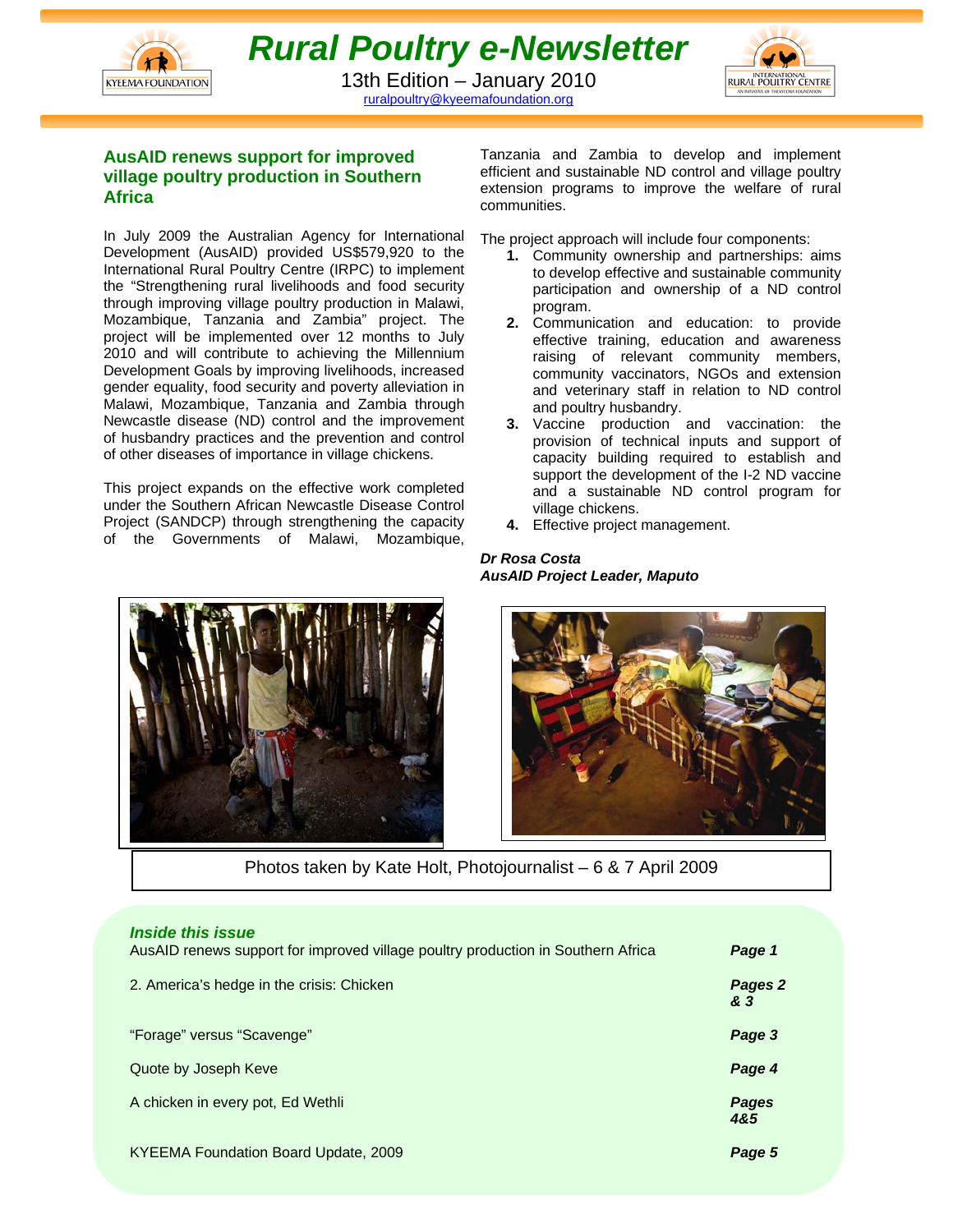#### **Americans' hedge in the crisis: Chickens**

4 *August 2009, International Herald Tribune By WILLIAM NEUMAN*

As Americans struggle through a dismal recession, many are trying to safeguard themselves from what they fear will be even worse times ahead. They eat out less often. They take vacations closer to home. They put off buying new cars.

Lloyd Romriell, a married father of four in Annis, Idaho, recently received seven grown chickens and a coop from a relative. The hens lay about two dozen eggs a week.

''It's because times are tough. You never know what's going to happen,'' Mr. Romriell said. Although he manages a feed store, he had not kept chickens since he was a child. ''If you lose your job tomorrow, you've still got food.'' As a backyard chicken trend sweeps the United States, hatcheries that supply baby chicks say they can barely keep up with demand. Do-ityourself coops have popped up in places as disparate as New York City, the suburbs of Chicago and the rural West.

In some cities, the chicken craze has met with resistance, as neighbours demand that local officials enforce no poultry laws. In others, including Fort Collins, Colorado, enthusiasts have worked to change laws to allow small flocks (without noisy roosters). For some, especially in cities, where raising chickens has become an emblem of extreme foodie street cred, the interest is spurred by a preference for organic and locally grown foods. It may also stem in part from fear, after several prominent recalls, that the food in the supermarket is no longer safe.

But for many others, a deep current of economic distress underlies the chicken boomlet, as people seek ways to fend for themselves in tough times. Even if spreadsheets can demonstrate that raising chickens at home is not cost-effective, it may instill an invaluable sense of self-reliance.

''I'm not into that organic stuff,'' Mr.Romriell said. ''I think people in bigger cities want to see where their food comes from, whereas us out here in the West and in small towns, we know the concept of losing jobs and want to be able to be self-sustained. That's why I do it.'' Commercial hatcheries, which typically ship baby chicks around the country by airmail, say they are having one of their best years, on top of exceptionally strong sales last year. Most of the birds go to farm supply stores, but many hatcheries are increasingly making small shipments directly to people who want just a few birds for a backyard flock.

The U.S. Postal Service said that in the first six months of this year, it had shipped 1.2 million pounds, or 544,000 kilograms, of packages containing chicks (mostly chickens but also baby ducks and turkeys), a 7 percent increase from the comparable period last year. That volume equals millions of birds, as the average chick weighs slightly more than an ounce, or 28 grams.

Marie Reed, a sales representative for Ideal Poultry, a large hatchery in Texas, said that managers of rural feed stores that sell the company's birds told her they had seen a spike this year in demand for baby chicks, along with an upturn in sales of garden seeds and ammunition.

''People are buying up guns and chickens and seed,'' Ms. Reed said 'That tells me people are wanting to depend on themselves more.'' Yet, even as many people see raising chickens as a hedge against hard times and a way to get tastier eggs and meat, they often acknowledge that it is not really a way to save money on food.

''You can buy eggs in the grocery store cheaper than you can raise them,'' said David D. Frame, a poultry specialist who works with the Utah State University Extension. ''You're not saving money by doing it.'' He said that feed represented 75 percent of the cost of raising a bird. Commercial poultry operations that buy huge amounts of feed at wholesale have much lower costs per bird than the backyard chicken enthusiast can typically achieve.

Jasmin Middlebos, 36, a librarian who lives with her husband, a sheriff's deputy, and their three children in a rural area outside Spokane, Washington, began raising chickens last year. She now has 26 birds, which produce as many as two dozen eggs a day. (In hot weather, production can drop by half, and in winter it can stop altogether.) In September, she began selling some of the eggs she gets \$2 to \$3 a dozen and started keeping track of her income and expenses.

Since then, Ms. Middlebos said, she has taken in \$457 from egg sales and spent \$428, mostly on feed. That left \$29 in the Mason jar where she keeps her earnings, to spend the next time she buys feed. But that accounting does not include the cost of buying the birds as chicks \$1.50 to \$4 each, depending on the breed or the \$1,500 she spent converting the old shed in her yard to a henhouse.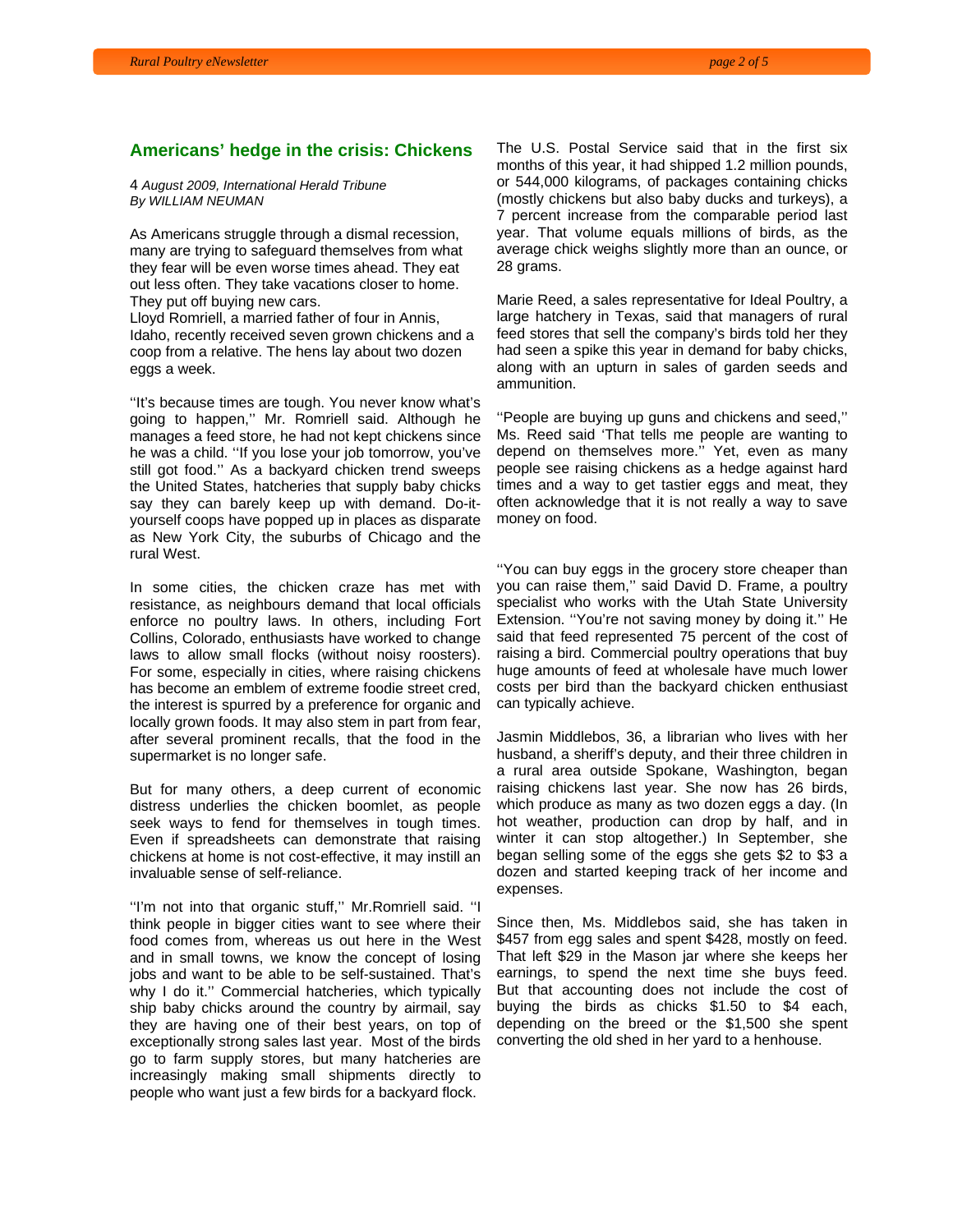# **Continued - Americans' hedge in the crisis: Chickens**

Ms. Middlebos said that she was pleased to be covering her immediate costs but that she viewed her small flock more as a hedge against an even deeper recession.

''Because our economy is going so bad,'' she said, ''I feel like I have a trump card in my hand.'' In New York City, where it is legal to raise chickens, Declan Walsh, 41, has been doing so in his backyard in the Red Hook neighborhood of Brooklyn for several years. Mr. Walsh, the director of community outreach at John Jay College of Criminal Justice, has 25 hens and, to cover his costs, sells eggs to a local restaurant for \$6 a dozen.

But this year, Mr. Walsh, who is married with three children, is trying something new. He spent about \$300 to build a coop and a fenced-in chicken run on a vacant lot and is raising 49 broiler hens for meat. A share of the birds will go to the lot's owner and others who are helping him. The economics are very different from raising egglayers. Broiler birds eat far more than the laying hens, and the organic feed he gives the broilers is expensive (the layers often eat kitchen scraps). He estimates that once he has slaughtered the birds, he will have spent about \$8 a chicken, including the cost of the bird and its feed. In contrast, he pointed out that, in a promotion, a restaurant chain was advertising whole cooked chickens for \$1.99

''I don't know that, for small-time folks, you're going to be able to beat the factories,'' he said, referring to large poultry producers. ''But it definitely will taste better.'' Chicken hatcheries say that it is typical in a recession for their business to do well. But some hatchery veterans say they have never seen a year like this one.

Nancy Smith, whose family owns Cackle Hatchery in Lebanon, Missouri, said there were times during the last year, as the economic news grew worse and worse, that her customers seemed to be ''in a panic mode'' to buy birds they could begin raising at home. ''I see it as a sense of security,'' Ms. Smith said. ''If they don't have the dollars that week to get the meat they need at the grocery store, they can go kill a chicken.''

*Article Anton Schneider AI.COMM BCC Regional Specialist AED* 

#### **"Forage" versus "Scavenge"**

Rural village "free-range" chickens are known by a number of different names including indigenous, family, traditional or just local chickens. They are also called scavenging chickens. I would like to suggest that "foraging" is a better word to use: the dictionary says that "scavenging" means to clean or remove refuse/garbage or to search for or collect anything usable among discarded materials, while to "forage" means to rummage or search (for something – fodder). It seems to me that the latter covers more accurately what village chickens do. Besides, a scavenger in the wildlife context has a rather negative connotation. So should we continue to call them scavenging chickens, foraging chickens, or both?

*Ed Wethli South Africa* 

> Articles for publication in our rural poultry e-Newsletter can be sent to:

ruralpoultry@kyeemafoundation.org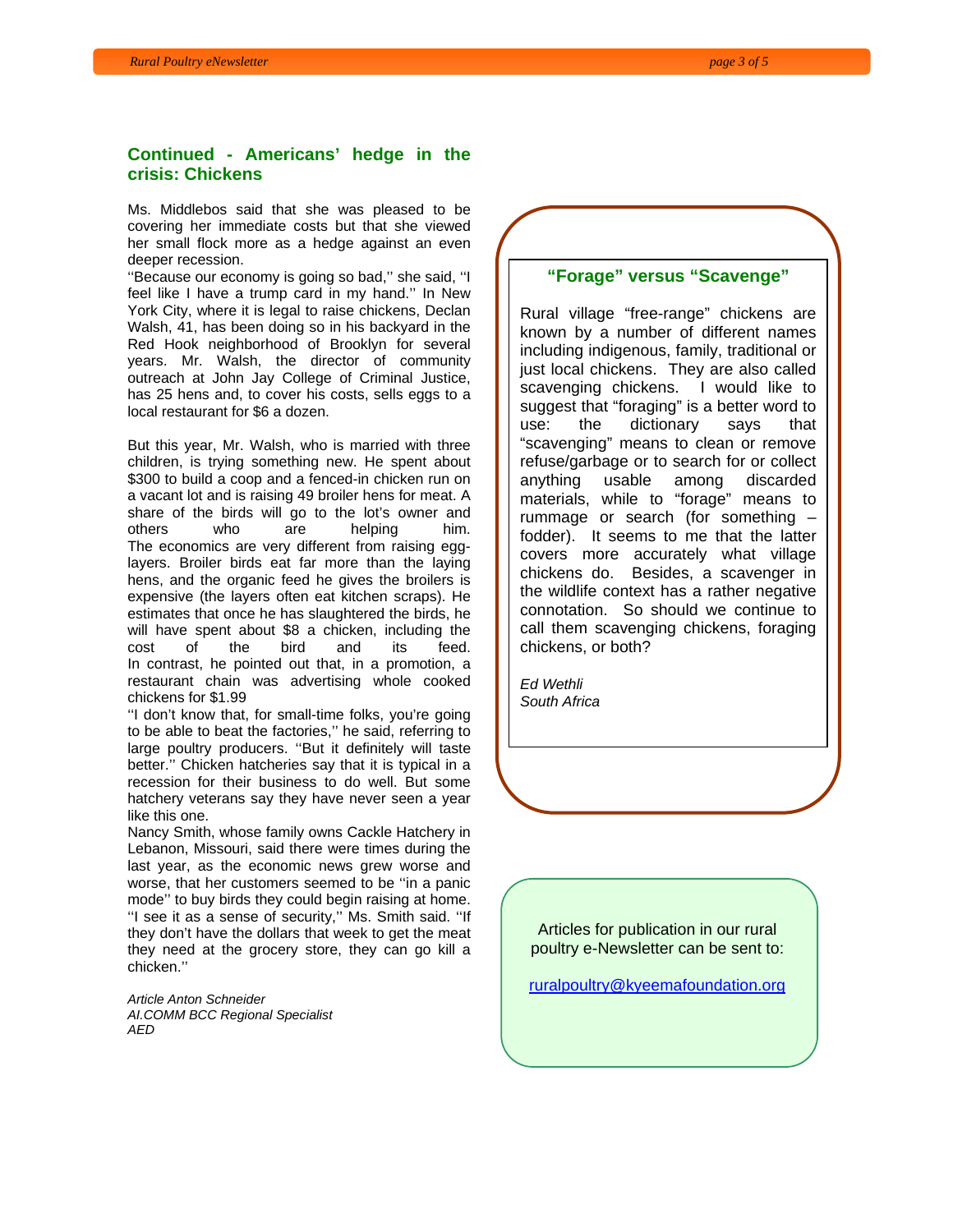### **Thoughts from India**

"Like many other things in the world, chickens are as simple or as complicated as one wants to make them. It is for the first time that I am working out the 'plans' for a project focusing on chickens. On the other hand I have lived with, reared, experimented with and learned the art and science of poultry-keeping all my life. It was when I was seven years old that my mother gave me two chicks, all to myself. But they came along with a word of advice that I shall never forget. She had said: "In this family, we do not believe in giving pocket-money to the children. These two birds are given as seed-money. You can take good care of them. Get all the eggs, hatch, multiply and make all the money you want". And indeed it worked. I generated all the money I needed for my books, stationery, gifts and pocket money out of that capital. How could I ever forget those two, pretty little chicks and all what I learned from rearing them, their chicks, their grand-chicks and so on?

In every NGO and Donor agency that I worked with, in every village in every country that I have visited or worked in, I would go looking for chickens, in their myriad colours and sizes, learning about them and the people who kept them. It was my interest in livestock that led me to set up an organic farm. Among the several types of animals and birds, my chickens and ducks were my favourites. I enjoyed collecting specimens from all over. When I came to know about the fastvanishing breed of Kadaknath chickens (from Central India), I spent nearly two years before I could lay my hands on the first two chicks. Then over the next three years, I had over two hundred of them!'

 *Joseph Keve, August 2009, India.*

# **A chicken in every pot Rural poultry farmers need government support**

There is a photo of an elderly woman standing in front of her thatched house with a good number of multicoloured local chickens pecking around her. The woman is Barack Obama's grandmother, but this is a common scene in rural Arica as well as in other developing countries. These village chickens make up 75.5% to 90% of the total poultry population in some of these countries (the percentage is a lot less in South Africa because of the extensive commercial sector, but they are nevertheless ubiquitous in rural areas).

Sikhebe Majozi has a large flock of around 60 chickens. His wife walks in their yard in the Msinga area of KwaZulu-Natal, feeding them as they come home to roost at night. Their chickens have no house to sleep in so they overnight in trees. To help them when nesting Majozi puts tin and plastic drums in the trees. There are a lot of the drums and they look like a new type of fruit.

These village chickens (also know as scavenging, indigenous, family, traditional or just local chickens) are an extremely important, but underutilised, protein resource for rural families, especially these days when food is so expensive, food security has become the buzz word and when there are so many village people who are sick.

Besides the chickens being used for eating, and sometimes selling, they are also important in the socio-economic life of rural communities, being used as gifts and for traditional and ceremonial activities.

Village chickens are the true "free range" chickens in that they wander around wherever they choose. They find most of their own feed, they are good at hatching and mothering young chicks, and they have the ability to survive under harsh conditions. They cost the farmer nothing to keep alive, but their productivity is very low.

Entire flocks are often decimated by Newcastle disease. However, there are steps that can be implemented which would considerably improve the production levels of these chickens and which require little monetary outlay, only some time and attention. For example, vaccinating chicks against Newcastle disease, introducing internal and external parasite control and reducing chick mortality and selective breeding.

Village chickens have a genetic potential to respond favourably to better management conditions.

What village farmers need is to be transformed from passive to active chicken producers using basic chicken-management knowledge and skills. Of course, sustainability is a key consideration.